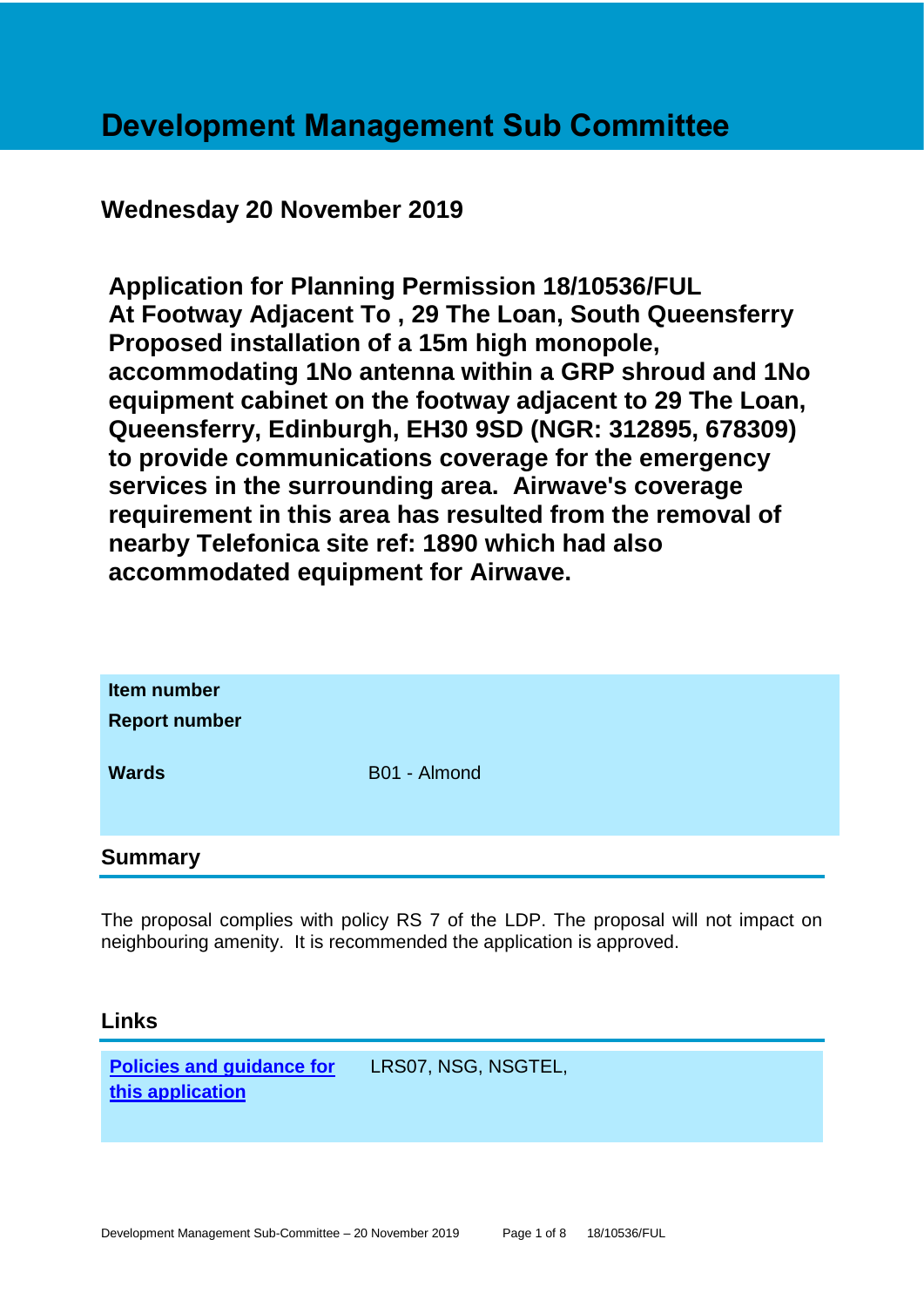# **Report**

**Application for Planning Permission 18/10536/FUL At Footway Adjacent To 29 The Loan, South Queensferry Proposed installation of a 15m high monopole, accommodating 1No antenna within a GRP shroud and 1No equipment cabinet on the footway adjacent to 29 The Loan, Queensferry, Edinburgh, EH30 9SD (NGR: 312895, 678309) to provide communications coverage for the emergency services in the surrounding area. Airwave's coverage requirement in this area has resulted from the removal of nearby Telefonica site ref: 1890 which had also accommodated equipment for Airwave.**

## **Recommendations**

**1.1** It is recommended that this application be Granted subject to the details below.

#### **Background**

#### **2.1 Site description**

The site is a public footpath, located adjacent to number 29 The Loan, a single storey brick built building. The building is currently in use as a tyre fitting company. A number of lighting columns are visible within the street.

#### **2.2 Site History**

There is no relevant planning history for this site.

#### **Main report**

#### **3.1 Description of the Proposal**

The application is for the installation of a 15 metre high monopole. It also seeks to install a ground based equipment cabinet with an approximate footprint of 1.05 square metres and height of 1.5 metres.

A supporting statement including ICNIRP Certificate has been submitted and this is available to view on Planning and Building Standards Portal.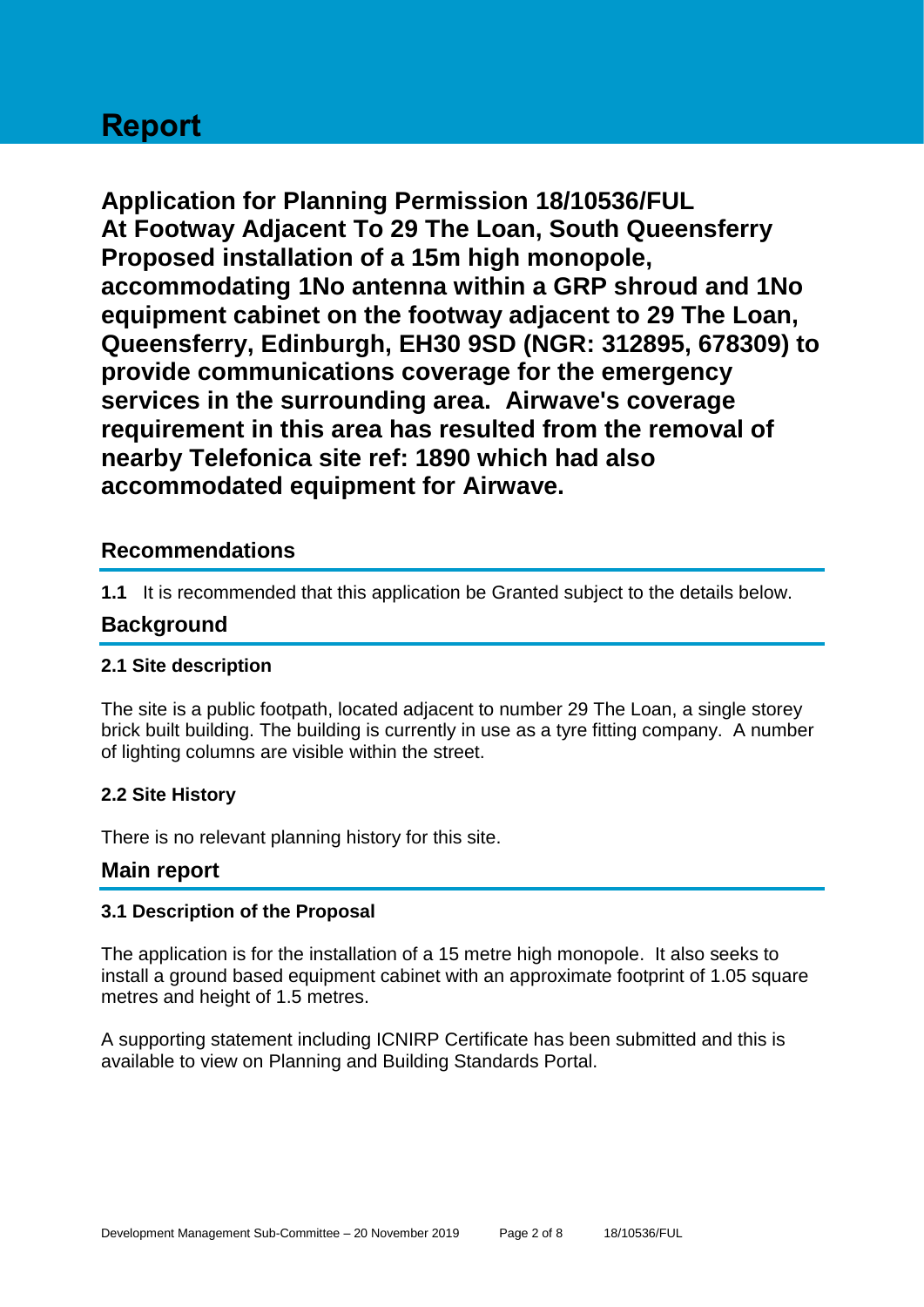#### **3.2 Determining Issues**

Section 25 of the Town and Country Planning (Scotland) Act 1997 states - Where, in making any determination under the planning Acts, regard is to be had to the development plan, the determination shall be made in accordance with the plan unless material considerations indicate otherwise.

Do the proposals comply with the development plan?

If the proposals do comply with the development plan, are there any compelling reasons for not approving them?

If the proposals do not comply with the development plan, are there any compelling reasons for approving them?

#### **3.3 Assessment**

To address these determining issues, the Committee needs to consider whether:

- a) The proposal has an adverse effect on the character and appearance of the surrounding area
- b) The proposal has an adverse effect on neighbouring residential amenity;
- c) Any public comments raised have been addressed and
- d) Any impacts on equalities or human rights are acceptable.

#### a) Character and appearance of the surrounding area

Criteria a) and c) of LDP Policy RS7 support the development of telecommunications structures where "the visual impact of the proposed development has been minimised through careful siting, design and where appropriate, landscaping" and the proposal would not harm the built and natural heritage of the city.

The boundary of the Queensferry Conservation Area runs along the middle of the road on the Loan with the application site sitting outwith the conservation area. The character of the immediate area is of industrial, traditional and 60's style buildings. The location of the proposed slimline monopole structure will be backed against a brick built commercial building where there are a number of existing street lighting columns. Whilst the proposed monopole structure will sit considerably higher than the existing vertical structures, the positioning of the monopole against the back of the footpath and in line with the gable of the three storey building to the north will reduce its visual impact on the streetscene.

The applicant has demonstrated that a number of options to site the telecommunication structure was investigated. Five alternative sites within the local area was considered but discounted for a number of reasons including, located in a conservation area, coverage and visibility impact. The application site was progressed due to its ability to provide the required level of coverage to the target area.

The proposal complies with policy RS 7 of LDP.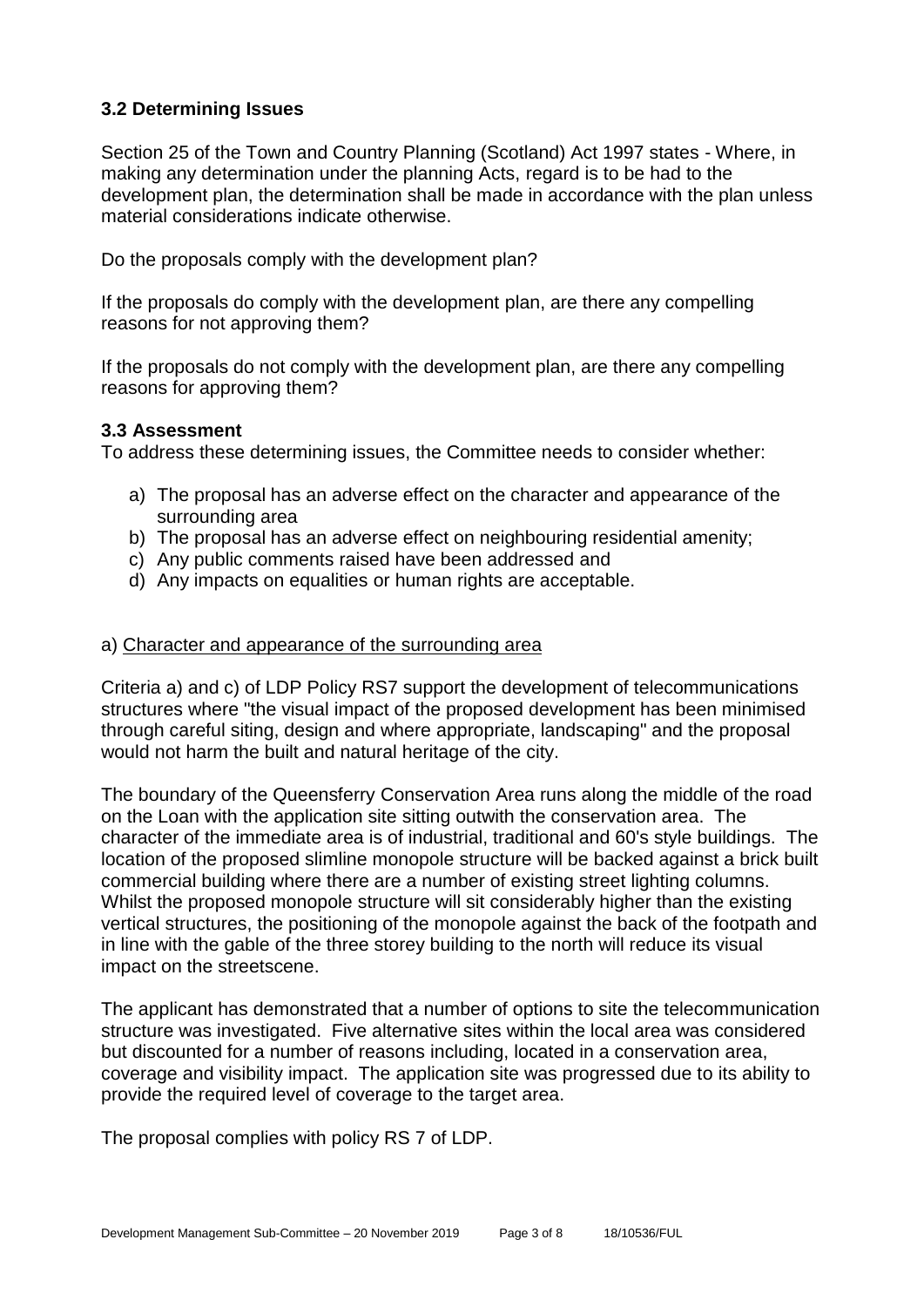#### b) Neighbouring Amenity

Residential properties lie to the north and east of the site lie between 12 and 54 metres away from the site. The proposal will not adversely affect neighbouring residential amenity.

The applicant has submitted an ICNIRP declaration which states that the proposals are in compliance with the requirements of the radio frequency public exposure guidelines on the International Commission on non-ionising Radiation Protection (ICNIRP). This meets the current government requirements and satisfactorily addresses the issues of potential or perceived health risk. The particular circumstances of this case would not merit a departure from these requirements or outweigh national policy guidance.

#### c) Road Safety

The proposal will not impact on the user safety of this street. Transport planning was consulted on the proposal and raised no objections.

#### d) Equalities and Human rights

The application has been assessed and has no impact in terms of equalities or Human Rights.

#### e) Public Comments

#### **Material Objections**

- − unacceptable visual intrusion assessed in section 3.3 (a)
- − not in keeping with the character of the town assessed in section 3.3 (a)

#### Queensferry and District Community Council

- − Unnecessary pavement clutter; assessed in section 3.3 c)
- − visual impact assessed in section 3.3 a)
- − close proximity to the conservation area assessed in section 3.3 a)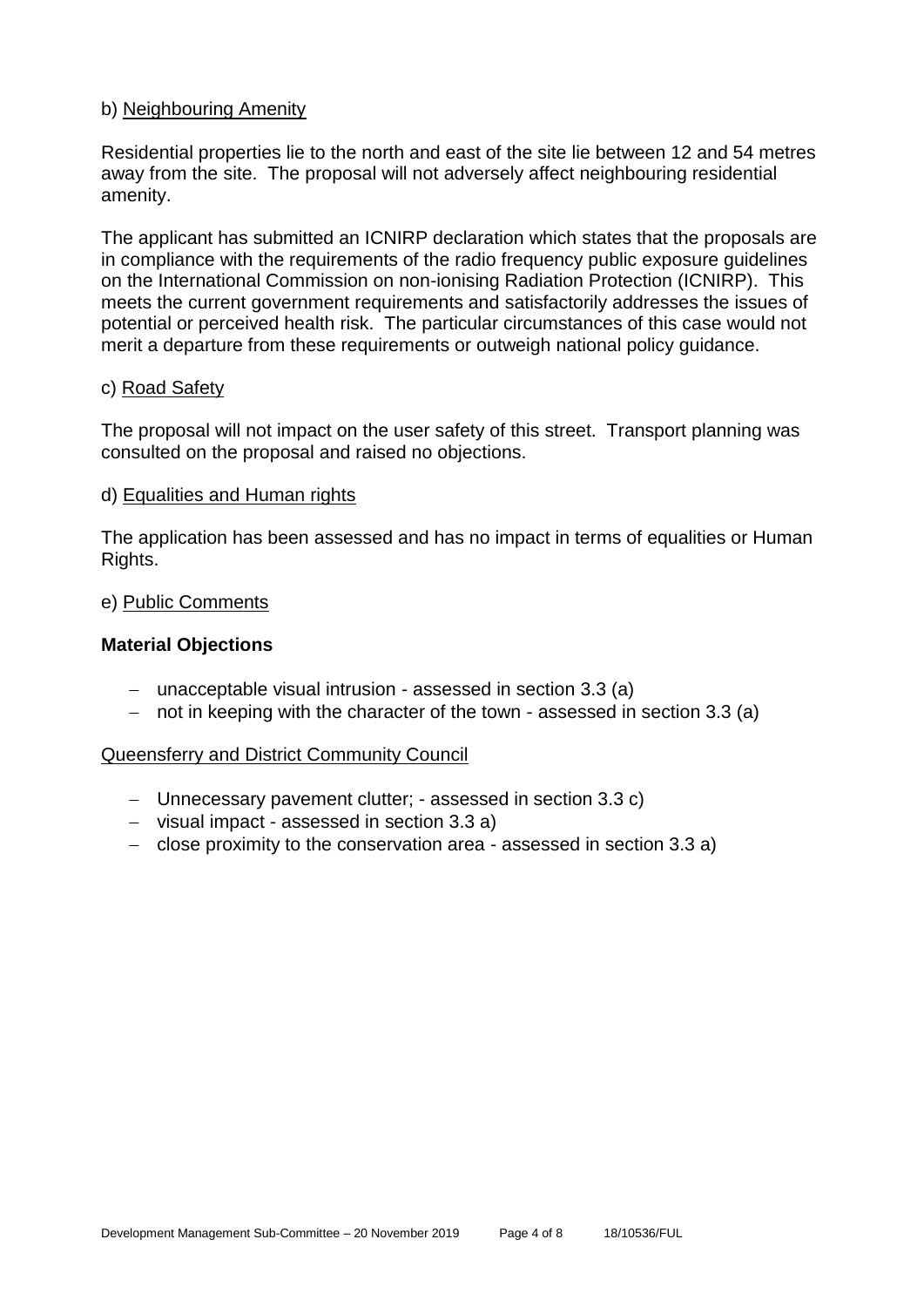## **Conclusion**

In conclusion, the proposal complies with policy RS 7 of the LDP The proposal will not impact on neighbouring amenity. It is recommended the application is approved.

It is recommended that this application be Granted subject to the details below.

#### **3.4 Conditions/reasons/informatives**

#### **Conditions:-**

1. In the event that equipment becomes obsolete or redundant, it must be removed, and the site reinstated to its previous condition within 3 months of the decommissioning date.

#### **Reasons**:-

1. To minimise the level of visual intrusion and ensure the reinstatement of the site to a satisfactory standard.

#### **Informatives**

It should be noted that:

1. The development hereby permitted shall be commenced no later than the expiration of three years from the date of this consent.

2. No development shall take place on the site until a 'Notice of Initiation of Development' has been submitted to the Council stating the intended date on which the development is to commence. Failure to do so constitutes a breach of planning control, under Section 123(1) of the Town and Country Planning (Scotland) Act 1997.

3. As soon as practicable upon the completion of the development of the site, as authorised in the associated grant of permission, a 'Notice of Completion of Development' must be given, in writing to the Council.

# **Financial impact**

#### **4.1 The financial impact has been assessed as follows:**

There are no financial implications to the Council.

# **Risk, Policy, compliance and governance impact**

**5.1** Provided planning applications are determined in accordance with statutory legislation, the level of risk is low.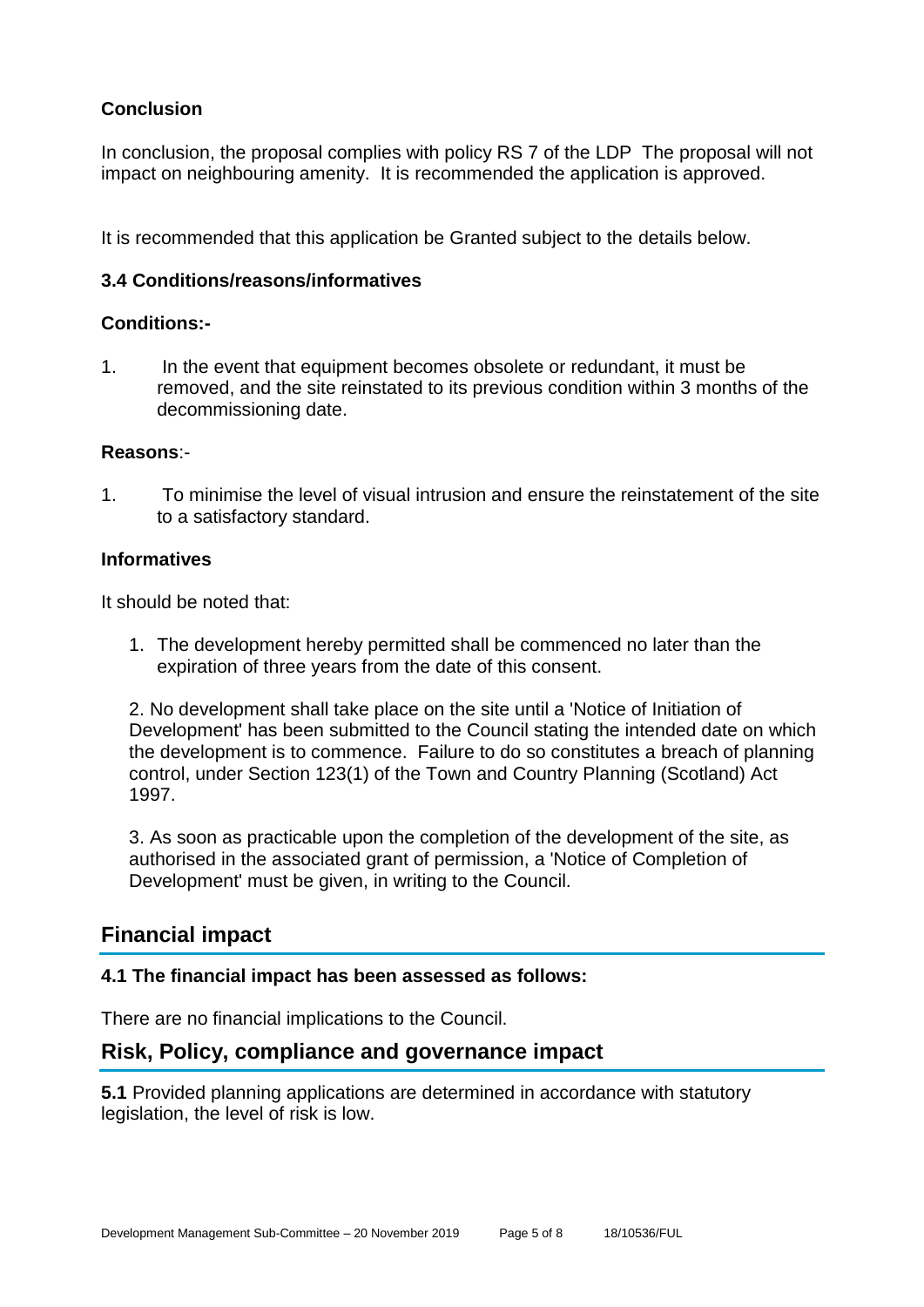# **Equalities impact**

#### **6.1 The equalities impact has been assessed as follows:**

This application was assessed in terms of equalities and human rights. The impacts are identified in the Assessment section of the main report.

# **Sustainability impact**

#### **7.1 The sustainability impact has been assessed as follows:**

This application is not subject to the sustainability requirements of the Edinburgh Design Guidance.

## **Consultation and engagement**

#### **8.1 Pre-Application Process**

There is no pre-application process history.

#### **8.2 Publicity summary of representations and Community Council comments**

Ten letters of objection were received. A full summary of matters raised by the objectors can be found in section 3.3 (d) of the main report.

# **Background reading/external references**

- − To view details of the application go to
- **[Planning and Building Standards online services](https://citydev-portal.edinburgh.gov.uk/idoxpa-web/search.do?action=simple&searchType=Application)**
- − [Planning guidelines](http://www.edinburgh.gov.uk/planningguidelines)
- − [Conservation Area Character Appraisals](http://www.edinburgh.gov.uk/characterappraisals)
- − [Edinburgh Local Development Plan](http://www.edinburgh.gov.uk/localdevelopmentplan)
- − [Scottish Planning Policy](http://www.scotland.gov.uk/Topics/Built-Environment/planning/Policy)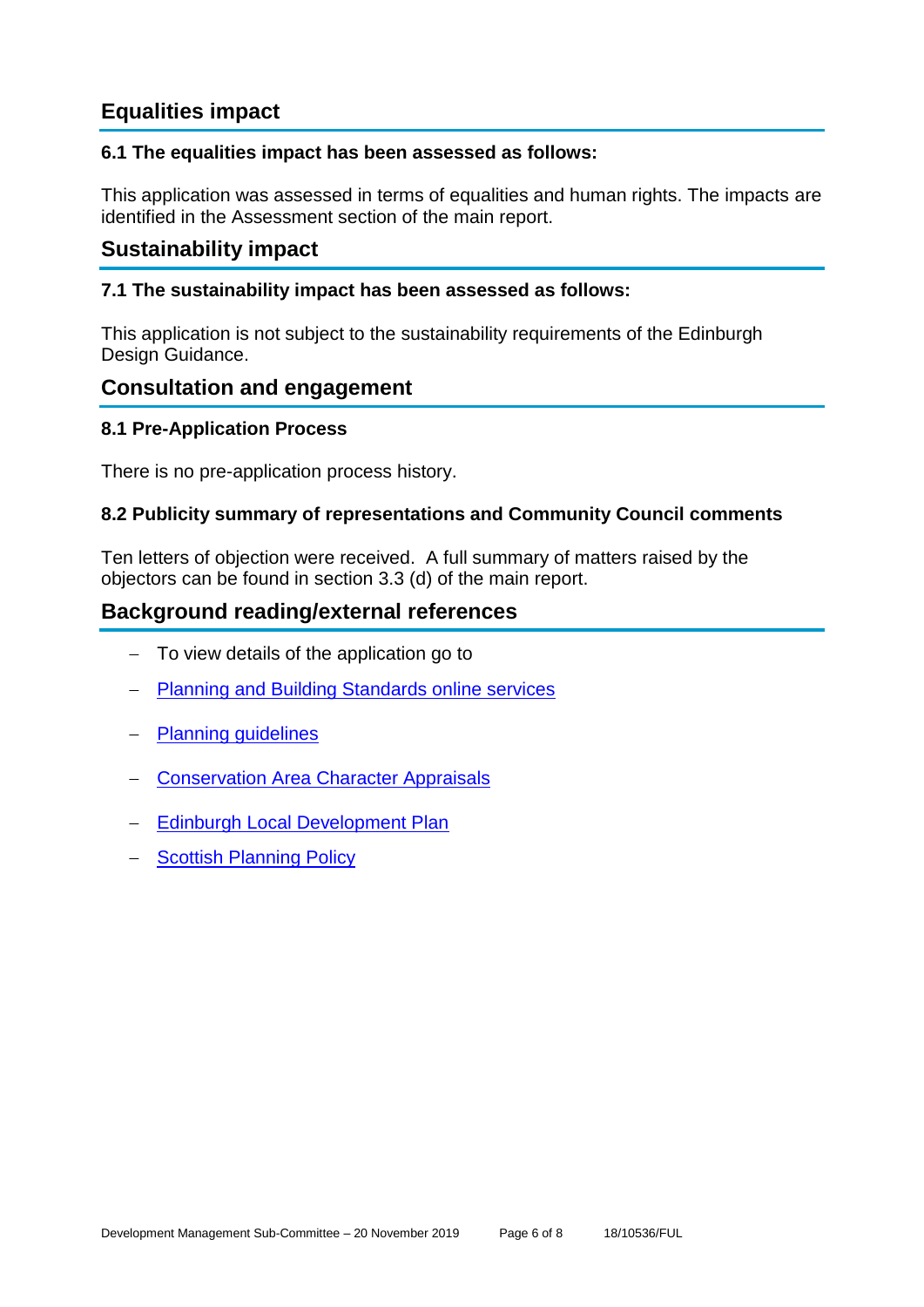| <b>Statutory Development</b><br><b>Plan Provision</b> | Edinburgh City Local Plan-The site is designated as an<br>Urban Area. |
|-------------------------------------------------------|-----------------------------------------------------------------------|
| Date registered                                       | 21 December 2018                                                      |
| <b>Drawing numbers/Scheme</b>                         | $01 - 03$ ,                                                           |
|                                                       | Scheme 1                                                              |

**David R. Leslie** Chief Planning Officer PLACE The City of Edinburgh Council

Contact: Lynsey Townsend, Senior Planning Officer E-mail:lynsey.townsend@edinburgh.gov.uk Tel:0131 529 3905

# **Links - Policies**

#### **Relevant Policies:**

LDP Policy RS 7 (Telecommunications) sets criteria for assessing telecommunication developments.

#### **Relevant Non-Statutory Guidelines**

**Non-statutory guidelines** on "COMMUNICATIONS INFRASTRUCTURE" set out detailed guidance for the siting and design of masts, antennas, cabins and equipment in all locations, with special reference to listed buildings and other sensitive situations.